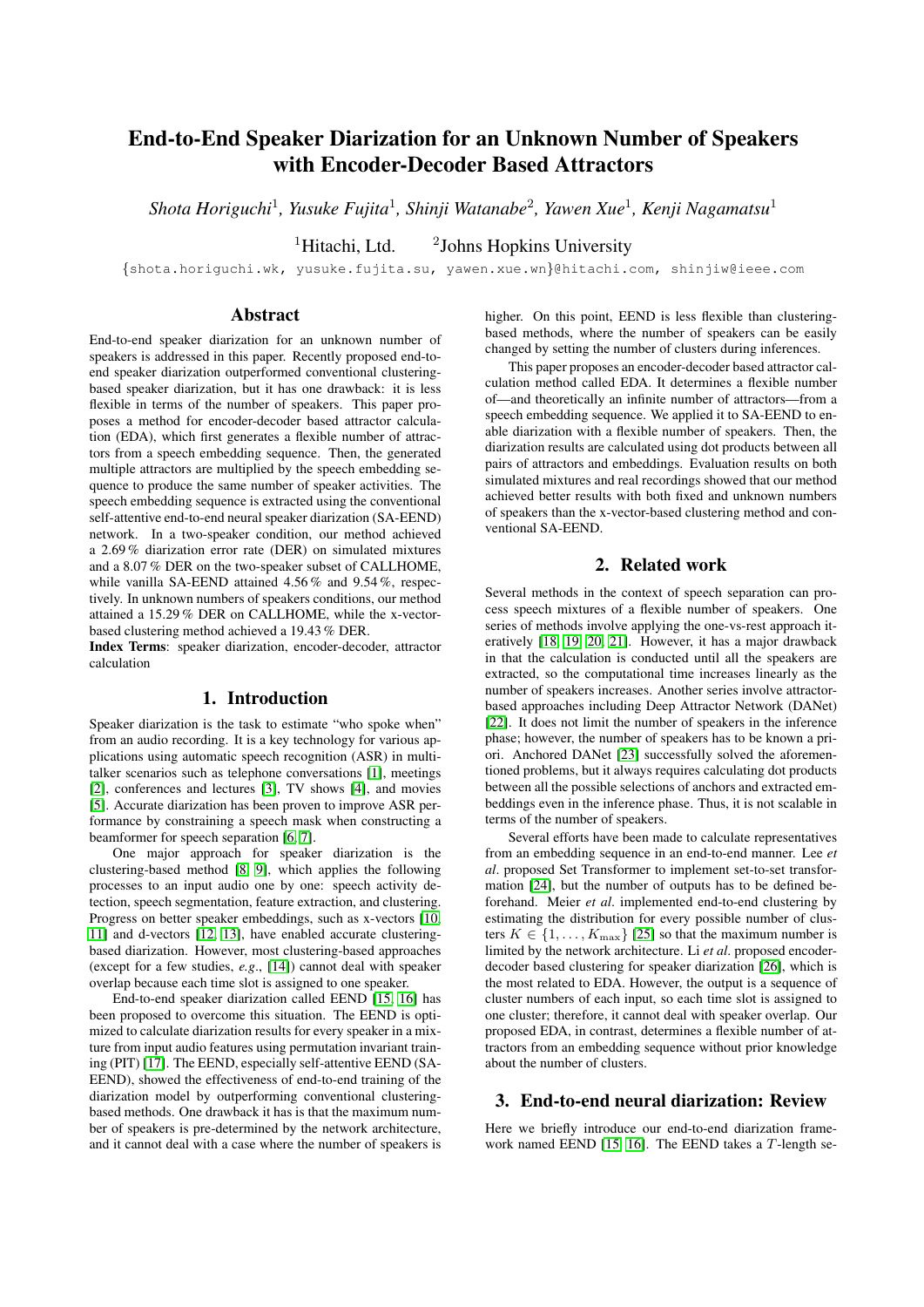quence of log-scaled Mel-filterbank based features as an input, and processes it using bi-directional long short-term memory (BLSTM) [\[15\]](#page-4-14) or Transformer encoders [\[16\]](#page-4-15) to obtain an embedding  $\mathbf{e}_t \in \mathbb{R}^D$  at each time slot. After that, a linear transformation  $f : \mathbb{R}^D \mapsto \mathbb{R}^S$  with an element-wise sigmoid function is applied to calculate posteriors  $\hat{\mathbf{y}}_t = [\hat{y}_{t,1}, \dots, \hat{y}_{t,S}]^\textsf{T} \in (0,1)^S$ of  $S$  speakers at time slot  $t$ . In the training phase, the EEND is optimized using the PIT scheme [\[17\]](#page-4-16), *i.e*., the loss is calculated between  $\hat{\mathbf{y}}_t$  and the groundtruth labels  $\mathbf{y}_t = [y_{t,1}, \dots, y_{t,S}]^\mathsf{T} \in$  ${0,1}^S$  as follows:

$$
L_d = \frac{1}{TS} \operatorname*{arg\,min}_{\phi \in \text{perm}(1,\dots,S)} \sum_{t=1}^{T} H\left(\mathbf{y}_t^{\phi}, \hat{\mathbf{y}}_t\right),\tag{1}
$$

where  $\text{perm}(1,\ldots,S)$  is the set of all the possible permutation of speakers,  $y_t^{\phi} \in \{0,1\}^S$  is the permuted labels at t, and  $H(\mathbf{y}_t, \hat{\mathbf{y}}_t)$  is the binary cross entropy determined as follows:

$$
H\left(\mathbf{y}_t, \hat{\mathbf{y}}_t\right) := \sum_{s} -y_{t,s} \log \hat{y}_{t,s} - (1 - y_{t,s}) \log (1 - \hat{y}_{t,s}).
$$
\n(2)

# 4. Proposed method

The EEND has a critical problem, in that the output size is limited by the network architecture; the linear transformation  $f$  restricts the number of speakers  $S$  during inference. Therefore, it cannot deal with a case where the input mixture contains a higher number of speakers than the capacity. Therefore, we utilized an attractor-based method. To make our method endto-end trainable, we designed Encoder-Decoder based Attractor calculation (EDA) to determine attractors from an embedding sequence. The overview of our proposed method is shown in [Figure 1.](#page-1-0) We used the same self-attentive network in [\[16\]](#page-4-15) as a backbone to obtain an embedding  $e_t$  at each time slot. In this section, we explain how we calculate a flexible number of attractors from the embeddings and obtain diarization results using the attractors.

#### <span id="page-1-5"></span>4.1. Encoder-decoder based attractor calculation

To calculate a flexible number of attractor points from variable lengths of embedding sequences, we utilize LSTM-based encoder-decoder [\[27\]](#page-4-26). A sequence of D-dimensional embeddings  $(e_t)_{t=1}^T$  is fed into the unidirectional LSTM encoder, obtaining the final hidden state embedding  $\mathbf{h}_0 \in \mathbb{R}^D$  and the cell state  $\mathbf{c}_0 \in \mathbb{R}^D$ :

$$
\mathbf{h}_0, \mathbf{c}_0 = \text{Encoder}(\mathbf{e}_1, \cdots, \mathbf{e}_T). \tag{3}
$$

Next, time-invariant D-dimensional attractors  $(a_s)_s$  are calculated using an unidirectional LSTM decoder with the initial states  $h_0$  and  $c_0$  as follows.

$$
\mathbf{h}_s, \mathbf{c}_s, \mathbf{a}_s = \text{Decoder}(\mathbf{h}_{s-1}, \mathbf{c}_{s-1}, \mathbf{0}) \tag{4}
$$

We use a  $D$ -dimensional zero vector  $\bf{0}$  as the input for the decoder at each decoding step. Theoretically infinite numbers of attractors can be calculated using the LSTM decoder. The probability of whether or not the attractor  $a<sub>s</sub>$  exists to determine when to stop the attractor calculation is computed using a fullyconnected layer with a sigmoid function as

$$
p_s = \frac{1}{1 + \exp\left(-\left(\mathbf{w}^{\mathsf{T}}\mathbf{a}_s + b\right)\right)},\tag{5}
$$

where  $w$  and  $b$  are the trainable weights and bias of the fullyconnected layer, respectively.

We note that the output attractors  $(a_s)$  depend on the order

<span id="page-1-0"></span>

<span id="page-1-2"></span>Figure 1: *SA-EEND with encoder-decoder based attractor calculation.*

<span id="page-1-1"></span>of the input embeddings  $(e_t)_{t=1}^T$  because we use LSTMs for the EDA. To investigate the effect of the input order, we used two types of embedding order. One was a chronological order, *i.e*., the embeddings were sorted by time slot indexes. The other was a shuffled order. In this case, we used a shuffled order of embeddings, namely  $(\mathbf{e}_{\psi(t)})_{t=1}^T$ , where  $(\psi(1), \dots, \psi(T))$  is one of the permutations of  $(1, \ldots, T)$ , for the input to the EDA.

In the training phase, we defined the groundtruth labels  $I = [l_1, \ldots, l_{S+1}]^\mathsf{T}$  using the actual number of speakers S as follows:

$$
l_s = \begin{cases} 1 & (s \in \{1, ..., S\}) \\ 0 & (s = S + 1). \end{cases}
$$
 (6)

Also the attractor existence loss  $L_a$  between the labels and the estimated probabilities  $\mathbf{p} = [p_1, \dots, p_{S+1}]^{\mathsf{T}}$  were calculated using the binary cross entropy in [Equation 2](#page-1-1) as

<span id="page-1-4"></span><span id="page-1-3"></span>
$$
L_a = \frac{1}{1+S} H\left(\mathbf{l}, \mathbf{p}\right). \tag{7}
$$

In the inference phase, if the number of speakers  $S$  was given, we use the first  $S$  attractors, which were the output from the EDA. If the number of speakers was unknown, we first estimated it using

$$
\hat{S} = \max\left\{s \mid s \in \mathbb{Z}_+ \land p_s \geq \tau\right\} \tag{8}
$$

with a given threshold  $\tau$  and then used the first  $\hat{S}$  attractors.

#### 4.2. Speaker diarization using EDA

We respectively define the matrix formulations of the embeddings extracted from the SA-EEND and the attractors from the EDA as follows.

$$
E \coloneqq [\mathbf{e}_1, \dots, \mathbf{e}_T] \in \mathbb{R}^{D \times T} \tag{9}
$$

$$
A \coloneqq [\mathbf{a}_1, \dots, \mathbf{a}_S] \in \mathbb{R}^{D \times S} \tag{10}
$$

The posterior probabilities can be calculated using the inner product of every embedding-attractor pair as follows:

$$
\hat{Y} = \sigma(A^{\mathsf{T}}E) \in (0,1)^{S \times T},\tag{11}
$$

where  $\sigma(\cdot)$  is the element-wise sigmoid function. Note that the output size was determined using the number of attractors so that our method could output the diarization results of a flexible number of speakers. Finally, diarization loss was calculated in the same way as SA-EEND using the PIT found in [Equation 1.](#page-1-2)

The total loss is defined by the diarization loss in [Equation 1](#page-1-2) and the attractor existence loss in [Equation 7](#page-1-3) as follows:

$$
L = L_d + \alpha L_a,\tag{12}
$$

where  $\alpha$  is the weighting parameter. In this study,  $\alpha$  was set to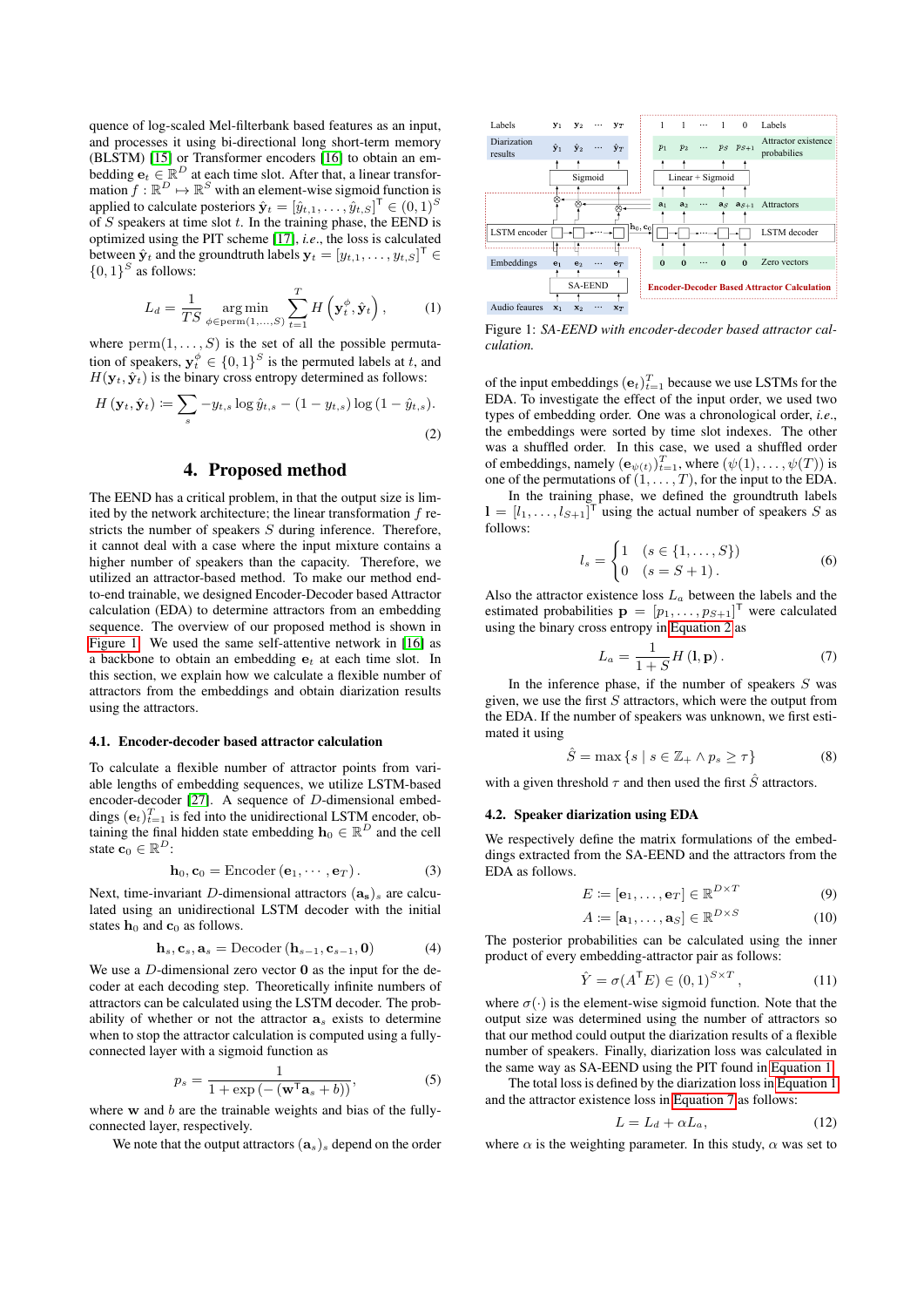<span id="page-2-0"></span>Table 1: *Dataset to train and test our diarization models.* (a) *Simulated datasets.*

| Dataset                  | #Spk           | #Mixtures |                    | Overlap ratio $\rho$ (%) |  |
|--------------------------|----------------|-----------|--------------------|--------------------------|--|
| Train                    |                |           |                    |                          |  |
| Sim1spk                  | 1              |           | 100,000            | 0.0                      |  |
| Sim2spk                  | 2              |           | 100,000            | 34.1                     |  |
| Sim3spk                  | 3              |           | 100,000            | 34.2                     |  |
| Sim4spk                  | $\overline{4}$ |           | 100,000            | 31.5                     |  |
| <b>Test</b>              |                |           |                    |                          |  |
| Sim1spk                  | 1              |           | 500                | 0.0                      |  |
| Sim2spk                  | 2              |           | 500/500/500        | 34.4/27.3/19.6           |  |
| Sim3spk                  | 3              |           | 500/500/500        | 34.7/27.4/19.1           |  |
| Sim4spk                  | $\overline{4}$ | 500       |                    | 32.0                     |  |
|                          |                |           | (b) Real datasets. |                          |  |
| Dataset                  |                | #Spk      | #Mixtures          | Overlap ratio $\rho$ (%) |  |
| Train                    |                |           |                    |                          |  |
| <b>CALLHOME</b> [30]     |                | 2         | 155                | 14.0                     |  |
| CALLHOME <sup>[30]</sup> |                | 3         | 61                 | 19.6                     |  |
| CALLHOME <sup>[30]</sup> |                | $2 - 7$   | 249                | 17.0                     |  |
| DIHARD dev [32]          |                | $1 - 10$  | 192                | 9.8                      |  |
| Test                     |                |           |                    |                          |  |
| <b>CALLHOME</b> [30]     |                | 2         | 148                | 13.1                     |  |
| <b>CALLHOME</b> [30]     |                | 3         | 74                 | 17.0                     |  |
| CALLHOME <sup>[30]</sup> |                | $2 - 6$   | 250                | 16.7                     |  |
| CSJ [31]                 |                | 2         | 54                 | 20.1                     |  |
|                          |                |           |                    |                          |  |

1.0 when the simulated data were used for training and 0.01 for adaptation on real datasets.

### 5. Experiments

#### 5.1. Data

For the training and evaluation, we used simulated mixtures created from Switchboard-2 (Phase I & II & III), Switchboard Cellular (Part 1 & 2), and the NIST Speaker Recognition Evaluation (2004 & 2005 & 2006 & 2008) for speech and the MUSAN corpus [\[28\]](#page-4-30) for noise with simulated room impulse responses used in [\[29\]](#page-4-31) following the procedure in [\[16\]](#page-4-15). We note that the speaker sets for the training and test datasets were not overlapped. In [\[16\]](#page-4-15), only the 2-speaker dataset was constructed. In this study, we created 1-, 3-, and 4-speaker datasets with similar overlap ratios  $\rho$  to the 2-speaker mixtures. We also used the telephone conversation dataset CALLHOME (CH) [\[30\]](#page-4-27), the dialogue recordings from the Corpus of Spontaneous Japanese (CSJ) [\[31\]](#page-4-29), and the dataset used for the second DIHARD challenge [\[32\]](#page-4-28) to evaluate the performance on real recordings. The statistics of the datasets used are summarized in [Table 1.](#page-2-0)

#### 5.2. Experimental settings

We basically followed the training protocol of the best model described in  $[33]$ <sup>[1](#page-2-1)</sup>. We used SA-EEND with four-stacked Transformer encoders as a baseline and a backbone of our method. The inputs for the SA-EEND were 345-dimensional log-scaled Mel-filterbank based features, which were also the same as those used in the original paper. For our method, we extracted a sequence of 256-dimensional embeddings after the last layer normalization [\[34\]](#page-4-33) of the SA-EEND, and fed them into the EDA

<span id="page-2-2"></span>

|                             | Sim2spk         | Real     |          |       |       |
|-----------------------------|-----------------|----------|----------|-------|-------|
| Method                      | $\rho = 34.4\%$ | $27.3\%$ | $19.6\%$ | CН    | CSJ   |
| <i>i</i> -vector clustering | 33.74           | 30.93    | 25.96    | 12.10 | 27.99 |
| x-vector clustering         | 28.77           | 24.46    | 19.78    | 11.53 | 22.96 |
| BLSTM-EEND [15]             | 12.28           | 14.36    | 19.69    | 26.03 | 39.33 |
| SA-EEND [16]                | 4.56            | 4.50     | 3.85     | 9.54  | 20.48 |
| SA-EEND + EDA (Chronol.)    | 3.07            | 2.74     | 3.04     | 8.24  | 18.89 |
| SA-EEND + EDA (Shuffled)    | 2.69            | 2.44     | 2.60     | 8.07  | 16.27 |

Table 3: *DERs (%) on 3-speaker datasets.*

<span id="page-2-3"></span>

|                          | Sim3spk               | Real  |          |                |
|--------------------------|-----------------------|-------|----------|----------------|
| Method                   | $\rho = 34.7\%$ 27.4% |       | $19.1\%$ | CH <sub></sub> |
| x-vector clustering      | 31.78                 | 26.06 | 19.55    | 19.01          |
| <b>SA-EEND</b>           | 8.69                  | 7.64  | 6.92     | 14.00          |
| SA-EEND + EDA (Chronol.) | 13.02                 | 11.65 | 10.41    | 15.86          |
| SA-EEND + EDA (Shuffled) | 8.38                  | 7.06  | 6.21     | 13.92          |

to calculate attractors. The threshold  $\tau$  in [Equation 8](#page-1-4) to determine whether or not the attractor existed was set to 0.5. As we explained in [subsection 4.1,](#page-1-5) we used two types of input order for the EDA: chronological order and shuffled order. Unless otherwise noted, we used the same type of order in the training and inference phases.

In this paper, we evaluated our method under the following two conditions: a fixed number of speakers and a flexible number of speakers. For the fixed number of speakers, we first trained our model using Sim2spk with  $\rho = 34.1\%$  or Sim3spk with  $\rho = 34.2\%$  for 100 epochs. We used the Adam optimizer [\[35\]](#page-4-34) with the learning rate schedule proposed in [\[36\]](#page-4-35) with warm-up steps of 100,000. We also finetuned those models using subsets of corresponding numbers of speakers from CALL-HOME data to evaluate the performance on the real recordings. For comparison, the performance on i-vectors or x-vectors using agglomerative hierarchical clustering with probabilistic linear discriminate analysis (PLDA) scoring according to Kaldi's pretrained model [\[37\]](#page-4-36) was also evaluated. In these cases, TDNNbased speech activity detection [\[38\]](#page-4-37) and the oracle number of speakers were used for the evaluation. For experiments on the flexible speaker condition, we finetuned the 2-speaker model trained on Sim2spk on the concatenation of Sim1spk, Sim2spk, Sim3spk, and Sim4spk for 25 epochs. We finetuned the model using CALLHOME or DIHARD dev to evaluate the performance on real datasets. The x-vector-based methods based on the oracle number of speakers and the clustering threshold determined using the training set were also evaluated.

For the evaluation metric, we used the diarization error rate (DER). The 0.25 s of collar tolerance was defined at the start and end of each segment for the evaluation on the simulated datasets and the CALLHOME dataset. For the DIHARD dataset, we also used the Jaccard error rate (JER), and we did not use collar tolerance, following the regulation of the second DIHARD challenge [\[32\]](#page-4-28).

#### 5.3. Results on a fixed number of speakers

First, we evaluated our method on the 2-speaker condition like the one in [\[15,](#page-4-14) [16\]](#page-4-15). The results are shown in [Table 2.](#page-2-2) The best DERs were attained using EDA trained on shuffled embeddings. When the model was trained using embeddings in chronological order, the DERs slightly degraded. We also show the results on the 3-speaker condition in [Table 3.](#page-2-3) Our method with shuffled embeddings achieved better DERs compared with the conventional x-vector clustering and vanilla SA-EEND.

<span id="page-2-1"></span><sup>1</sup>SA-EEND is available at [https://github.com/](https://github.com/hitachi-speech/EEND) [hitachi-speech/EEND](https://github.com/hitachi-speech/EEND). We will release the source code of SA-EEND with EDA at the same repository.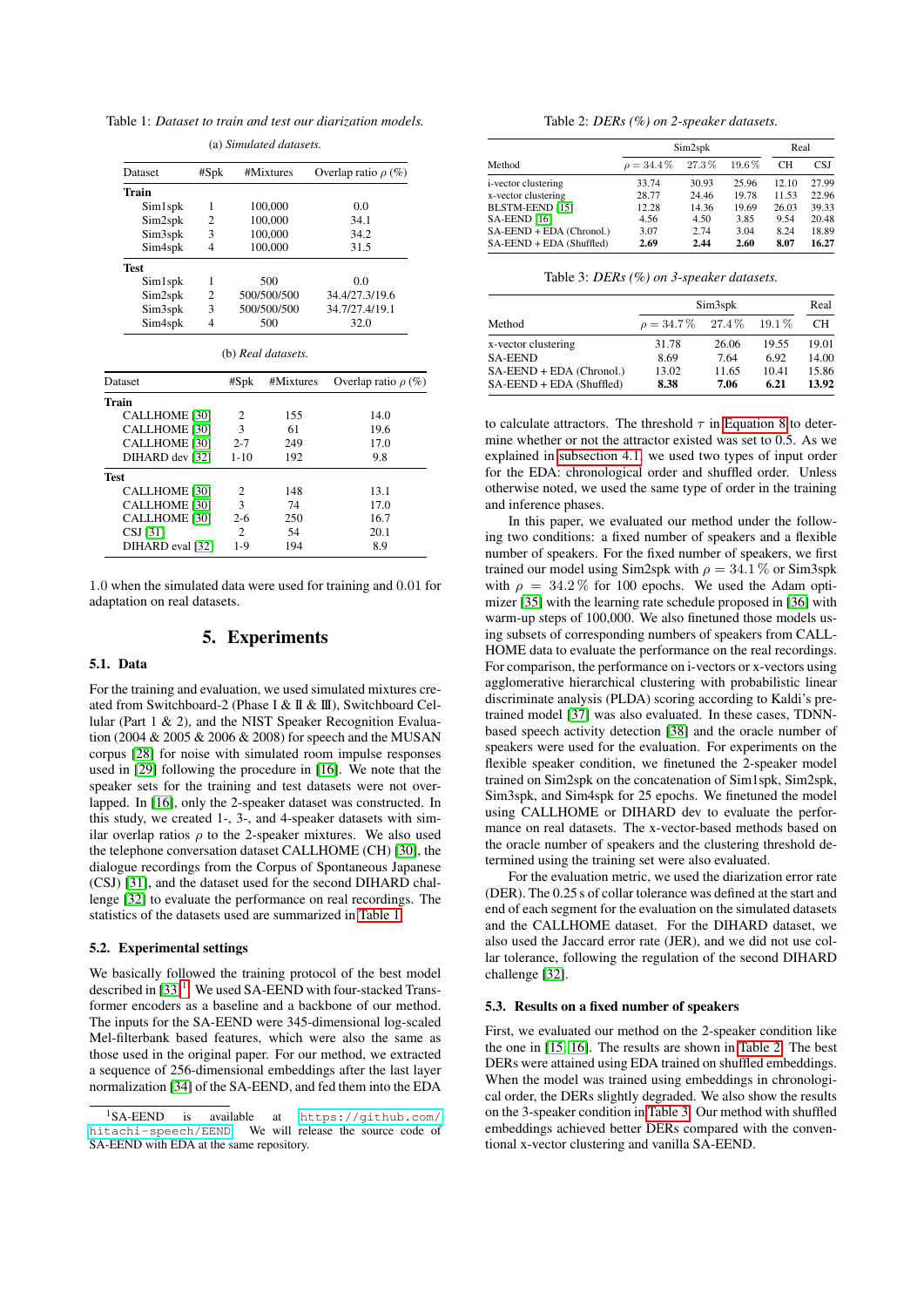Table 4: *DERs on Sim2spk* ( $\rho = 34.4\%$ ) using various types of sequences.

|                                                        |              | Use whole sequence | Subsample $1/N$ |              |               | Use the last $1/N$                                                                  |               |              |              |              |              |               |
|--------------------------------------------------------|--------------|--------------------|-----------------|--------------|---------------|-------------------------------------------------------------------------------------|---------------|--------------|--------------|--------------|--------------|---------------|
| Method                                                 | Chronol.     | Shuffled           |                 |              |               | $N = 2$ $N = 4$ $N = 8$ $N = 16$ $N = 32$ $N = 2$ $N = 4$ $N = 8$ $N = 16$ $N = 32$ |               |              |              |              |              |               |
| SA-EEND + EDA (Chronol.)<br>$SA-EEND + EDA$ (Shuffled) | 3.07<br>2.69 | 30.04<br>2.69      | 3.54<br>2.70    | 7.32<br>2.68 | 14.48<br>2.79 | 21.13<br>3.09                                                                       | 27.18<br>5.08 | 3.67<br>3.36 | 4.97<br>5.92 | 5.40<br>7.46 | 6.11<br>8.59 | 7.68<br>10.65 |

<span id="page-3-0"></span>

Figure 2: *Visualization of embeddings and attractors on 2 speaker mixtures in Sim2spk (* $\rho = 34.4\%$ *).* 

Effect of the input order: To better understand the EDA, we evaluated the diarization performance on both chronologicallyordered sequences and shuffled sequences. We also tried to reduce the length of sequences by subsampling embeddings or using the last  $1/N$  of the sequences. The results on Sim2spk  $(\rho = 34.4\%)$  are shown in [Table 3.](#page-2-3) When the EDA was trained on chronologically-ordered embeddings, it worked better on chronologically-ordered embeddings but degraded shuffled embeddings. If the embeddings were subsampled, the performance degradation was also severe even if the samples were ordered chronologically, while using the last  $1/N$  could suppress the performance degradation. These results were that the model captured speech length tendency to output attractors. However, when the EDA was trained on shuffled embeddings, the model was not affected very much by the order and subsampling. These results show that the EDA could capture the overall sequence successfully.

Visualization: In [Figure 2,](#page-3-0) we visualized embeddings and attractors of 2-speaker mixtures by applying PCA to reduce their dimensionality. The embeddings of two speakers were well separated from the silent region, and those of overlapping regions were distributed between two clusters. Attractors were successfully calculated for each of the two speakers.

#### 5.4. Results on a flexible number of speakers

We also evaluated our method on a condition involving a flexible number of speakers. In this case, the order of the embeddings was always shuffled. The model was first finetuned from the weights trained on Sim2spk and evaluated on simulated mixtures of a flexible number of speakers. The results are shown in [Table 5.](#page-3-1) Our method achieved better DERs than the xvector clustering-based method. It achieved 4.33 % and 8.94 % DERs on two- and three-speaker mixtures, which showed only 1.64 and 0.56 point degradation from two- or three-speaker specific models, respectively. Furthermore, our method further improved performance when the actual number of speakers was given, while x-vector clustering worsened performance in most cases using the oracle number of speakers.

We also evaluated our method with real conversations using the CALLHOME. In this case, the model was finetuned again using the CALLHOME training set and evaluated on the test set. The results are shown in [Table 6.](#page-3-2) Our method achieved a 15.29 % DER, which outperformed the clusteringbased method. However, it did not perform well when the num-

<span id="page-3-1"></span>Table 5: *DERs (%) on simulated mixtures of a flexible number of speakers.*

|                       | Sim1spk        | Sim2spk | Sim3spk  | Sim4spk |
|-----------------------|----------------|---------|----------|---------|
| Method                | $\rho = 0.0\%$ | 34.4%   | $34.7\%$ | 32.0%   |
| x-vector clustering   |                |         |          |         |
| Threshold             | 37.42          | 774     | 11.46    | 22.45   |
| Oracle #Spk           | 1.67           | 28.77   | 31.78    | 35.76   |
| $SA-EEND + EDA$       |                |         |          |         |
| <b>Estimated #Spk</b> | 0.39           | 4.33    | 8.94     | 13.76   |
| Oracle #Spk           | 0.16           | 4.26    | 8.63     | 13.31   |

<span id="page-3-2"></span>Table 6: *DERs (%) on CALLHOME of a flexible number of speakers.*

|                     | #Spk  |       |       |       |       |       |  |  |
|---------------------|-------|-------|-------|-------|-------|-------|--|--|
| Method              | 2     | 3     | 4     | 5     | 6     | All   |  |  |
| x-vector clustering |       |       |       |       |       |       |  |  |
| Threshold           | 15.45 | 18.01 | 22.68 | 31.40 | 34.27 | 19.43 |  |  |
| Oracle #Spk         | 8.93  | 19.01 | 24 48 | 32.14 | 34.95 | 18.98 |  |  |
| $SA$ -EEND + EDA    |       |       |       |       |       |       |  |  |
| Estimated #Spk      | 8.50  | 13.24 | 21.46 | 33.16 | 40.29 | 15.29 |  |  |
| Oracle #Spk         | 8.35  | 13.20 | 2171  | 33.00 | 41.07 | 15.43 |  |  |

ber of speakers was higher than four. This is because the CALL-HOME contains only ten recordings that include more than four speakers.

Finally, we evaluated our method on the DIHARD dataset. The evaluation follows the DIHARD 2019 track 2, where speech activity detection has to be conducted from single channel audio. Because utilizing a high number of speakers with PIT is difficult, our system was only trained to output the most dominant seven speakers even if the input contained more than seven speakers. The results are shown in [Table 7.](#page-3-3) Our SA-EEND with EDA achieved a DER of 32.59 %, which outperformed the baseline [\[39\]](#page-4-38) and the best pre-is2019-deadline system by the DI-IT team [\[40\]](#page-4-39), but it could not beat the best post-is2019-deadline system by the BUT team [\[41\]](#page-4-40). We note that our system is based on 8 kHz audio, while others use 16 kHz audio with additional training data from VoxCeleb datasets [\[42\]](#page-4-41). Evaluations on highresolution audio with additional data are left for future work.

## 6. Conclusions

In this paper, we proposed EDA to calculate attractors from a sequence of embeddings, and we applied it to SA-EEND to implement end-to-end speaker diarization for speech mixtures of a flexible number of speakers. Our method achieved state-ofthe-art DERs on conditions including both a fixed and a flexible number of speakers.

<span id="page-3-3"></span>Table 7: *DERs and JERs (%) on DIHARD eval.*

| DER   | JER.  |
|-------|-------|
| 40.86 | 66.60 |
| 35.10 | 57.11 |
| 27.11 | 49.07 |
| 32.59 | 55.99 |
|       |       |